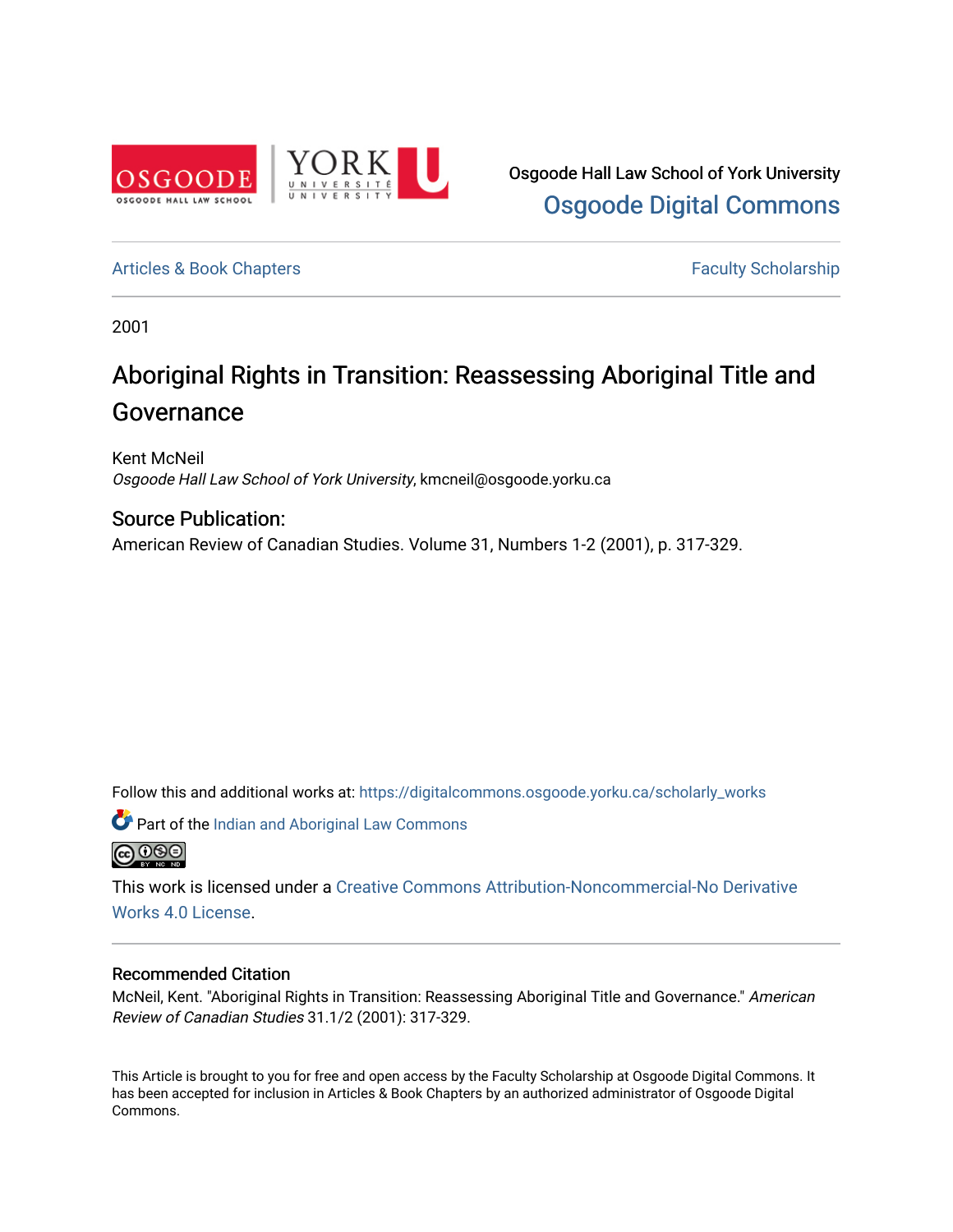# Aboriginal Rights in Transition: Reassessing Aboriginal Title and Governance

# KENT McNEIL

In the past five years, there have been some very significant political and legal developments in relation to the Aboriginal peoples of Canada. On 1April 1999,Nunavut emerged as a new territory in the central Arctic, under the *de facto* control of the Inuit residents who comprise about 85 percent of the population. The previous August, the Nisga'a Agreement was initialed in British Columbia after almost twenty-five years of negotiations. This is the first modem landclaims agreement to be signed in a province where most ofthe land is claimed by Aboriginal peoples by virtue of their Aboriginal title. On 7 January 1998, the Canadian government announced a new policy of reconciliation with the Aboriginal peoples, aimed at strengthening Aboriginal governance and economic development, and healing some of the wounds caused by the tragic legacy of the residential school system. This policy initiative was in partial response to the massive five-volume *Report of the Royal Commission* on *Aboriginal Peoples,* released in the fall of 1996, that condemned Canada for its past treatment of the Aboriginal peoples and recommended a fundamental restructuring of the relationship based on principles of mutual recognition, respect, sharing, and responsibility.

These political arrangements and policy initiatives have been matched by equally dramatic developments in the law of Aboriginal rights by the Supreme Court of Canada. In a series of important decisions, the Court has come to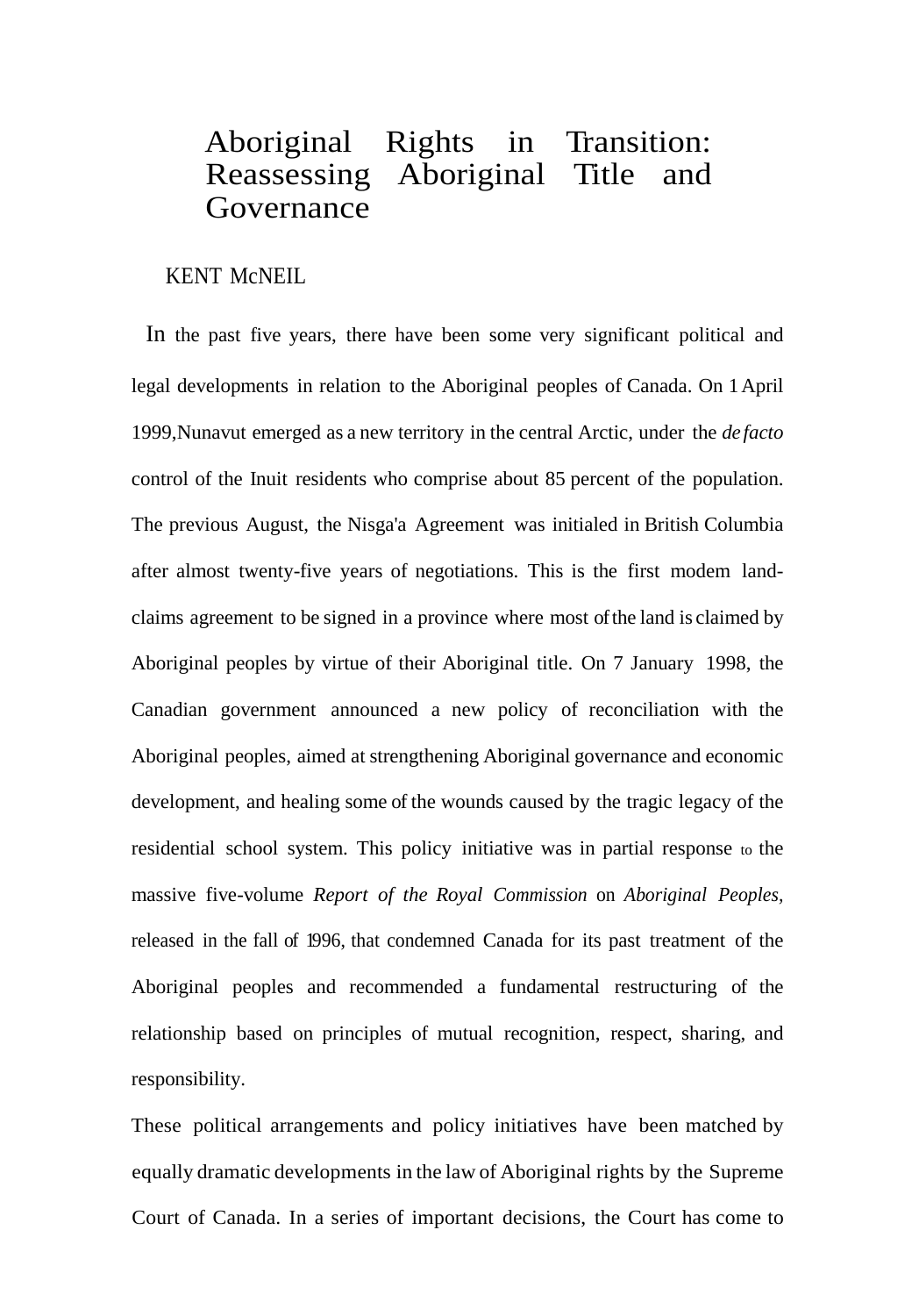grips with a number of issues that it did its best to avoid in the past, involving the identification and definition of Aboriginal rights, the content of Aboriginal title to land and the requirements for proving it, and the relevance of the law of New France to Aboriginal rights today. This paper will focus on these recent developments in the law, as well as attempting to identify areas where the law of Aboriginal rights is incomplete and so requires further judicial elucidation.

Constitutionalization of Aboriginal Rights and the "Integral to the Distinctive Culture" Test

Prior to three decisions released by the Supreme Court in August of 1996, which are collectively known as the Van *der Peet* trilogy, there were no clear legal guidelines for identifying and defining Aboriginal rights. Those rights were generally known to arise from the precolonial presence of Aboriginal societies in Canada and their occupation of lands but, prior to 1996, the Court had not laid down any rules for determining which practices and traditions qualified for protection as Aboriginal rights and which did not. This matter became particularly important when Aboriginal rights were accorded constitutional protection (along with treaty rights, which will not be discussed in this paper) at the same time as the Canadian Charter of Rights and Freedoms was introduced in 1982. This protection was provided by section  $35(1)$  of the Constitution Act, 1982, which states that "The existing aboriginal and treaty rights of the aboriginal peoples of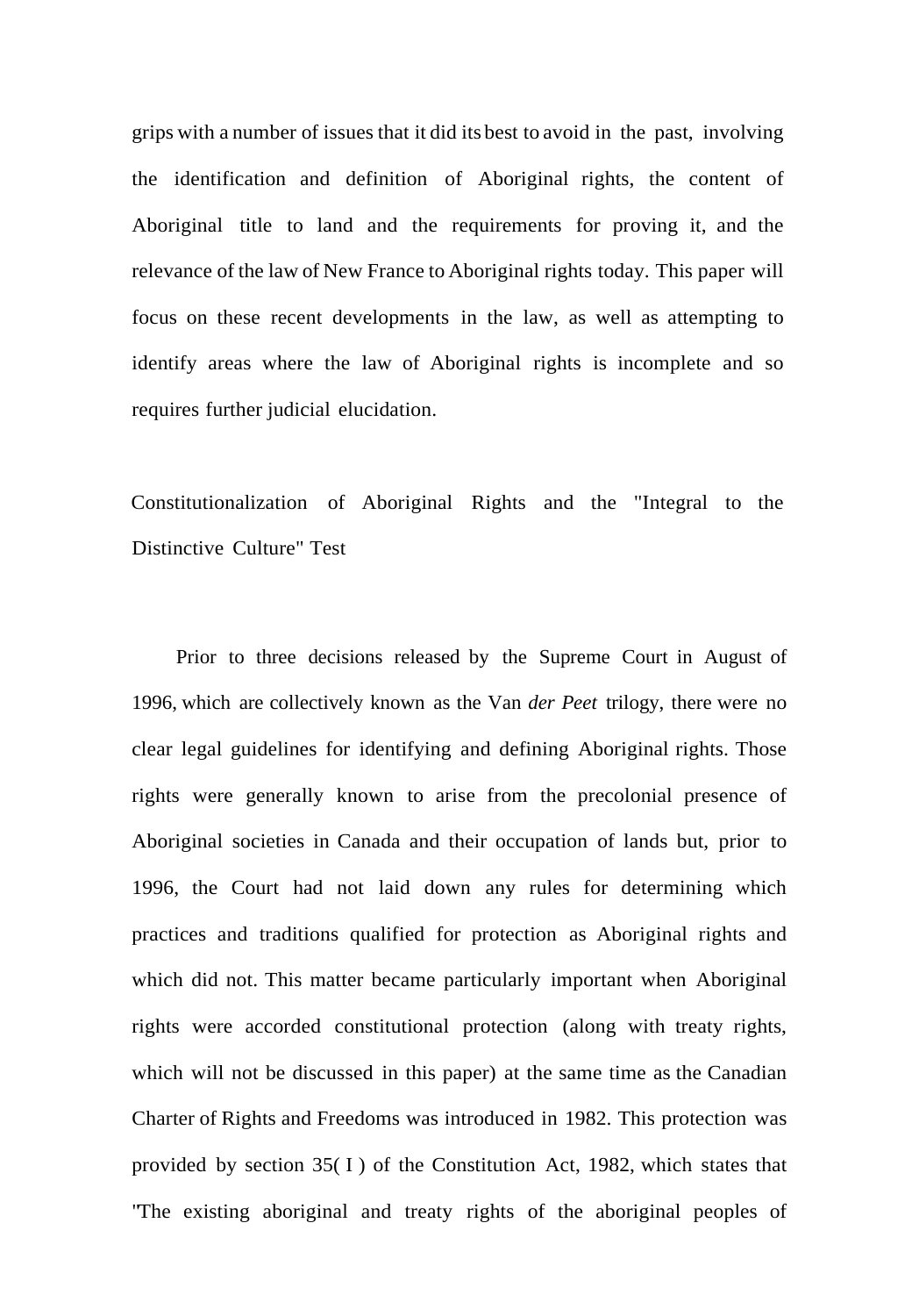Canada are hereby recognized and affirmed." <sup>1</sup> The intention was to identify and define Aboriginal rights by political means and, possibly, by further constitutional amendment. But even though four constitutional conferences were held in the 1980s to accomplish this task, the talks foundered over the issue of Aboriginal self-government. As a result, identification and definition of Aboriginal rights were relegated to the legal forum of the courts by default.<sup>2</sup>

The Supreme Court first considered the effect of the constitutionalization of Aboriginal rights in the *Sparrow* case, decided in 1990.<sup>3</sup> In that case the right in question-the right of the Musqueam Nation in British Columbia to fish for food, societal, and ceremonial purposes-was accepted by the Court without the need to formulate a test for identification of Aboriginal rights generally. The Court focused instead on the issues of extinguishment and infringement of Aboriginal rights, holding that the rights constitutionalized in 1982 are those that were "existing" in the sense that they had not previously been extinguished by clear and plain legislation or treaty. The Court nonetheless decided that the constitutional protection provided in 1982 is not absolute-Aboriginal rights can still be infringed by legislation if the government can establish a valid legislative objective for the infringement that is substantial and compelling, and show that the government's fiduciary obligations to the Aboriginal people in question have been respected by consulting with them, infringing their rights as little as possible in the circumstances, and paying them compensation for any expropriation. This has become known as the *Sparrow*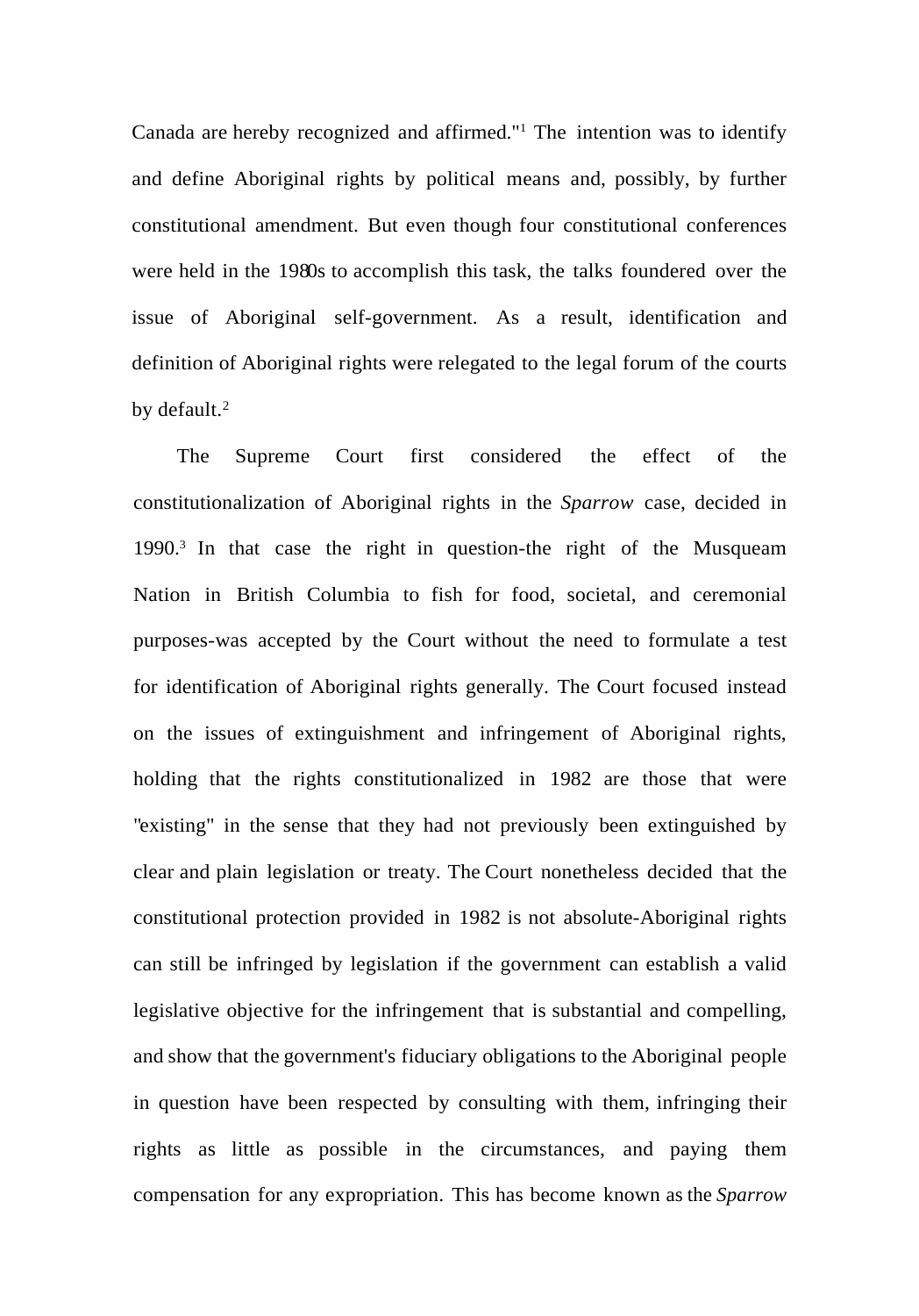justification test.

As *Sparrow* left open the issue of how Aboriginal rights are to be identified and defined, the Supreme Court was obliged to return to this question in 1996 in the *Vander Peet, Gl.adstone,* and N.T.C. *Smokehouse* cases (the *Vander Peet* trilogy)." We will focus our discussion on the *Van der Peet* case, as it laid down the test for identifying and defining Aboriginal rights that was applied in the other two decisions. That case involved charges laid against Dorothy Van der Peet, a member of the Sto:lo Nation in British Columbia, for unlawfully selling ten salmon that had been caught under the authority of an Indian food fish license. In defense, she claimed an Aboriginal right to sell fish.

The Chief Justice of Canada at the time, Antonio Lamer, wrote the majority judgment. In it, he created a test for identifying and defining Aboriginal rights that is commonly referred to as the "integral to the distinctive culture" test. In Lamer's words, "in order to be an aboriginal right an activity must be an element of a practice, custom or tradition integral to the distinctive culture of the aboriginal group claiming the right."<sup>5</sup> Moreover, the time for determining whether a practice, custom, or tradition meets this test isthe time prior to contact between the Aboriginal people in question and the European colonizers. Practices, customs, and traditions that arose as a result of contact do not qualify, as in Lamer's view they are not "aboriginal." In the case at hand, although the Sto:lo had traded with other Aboriginal nations and exchanged fish for other goods prior to European contact, Lamer found that exchange of salmon for money or other goods had not been an integral part of their distinctive culture. Dorothy Van der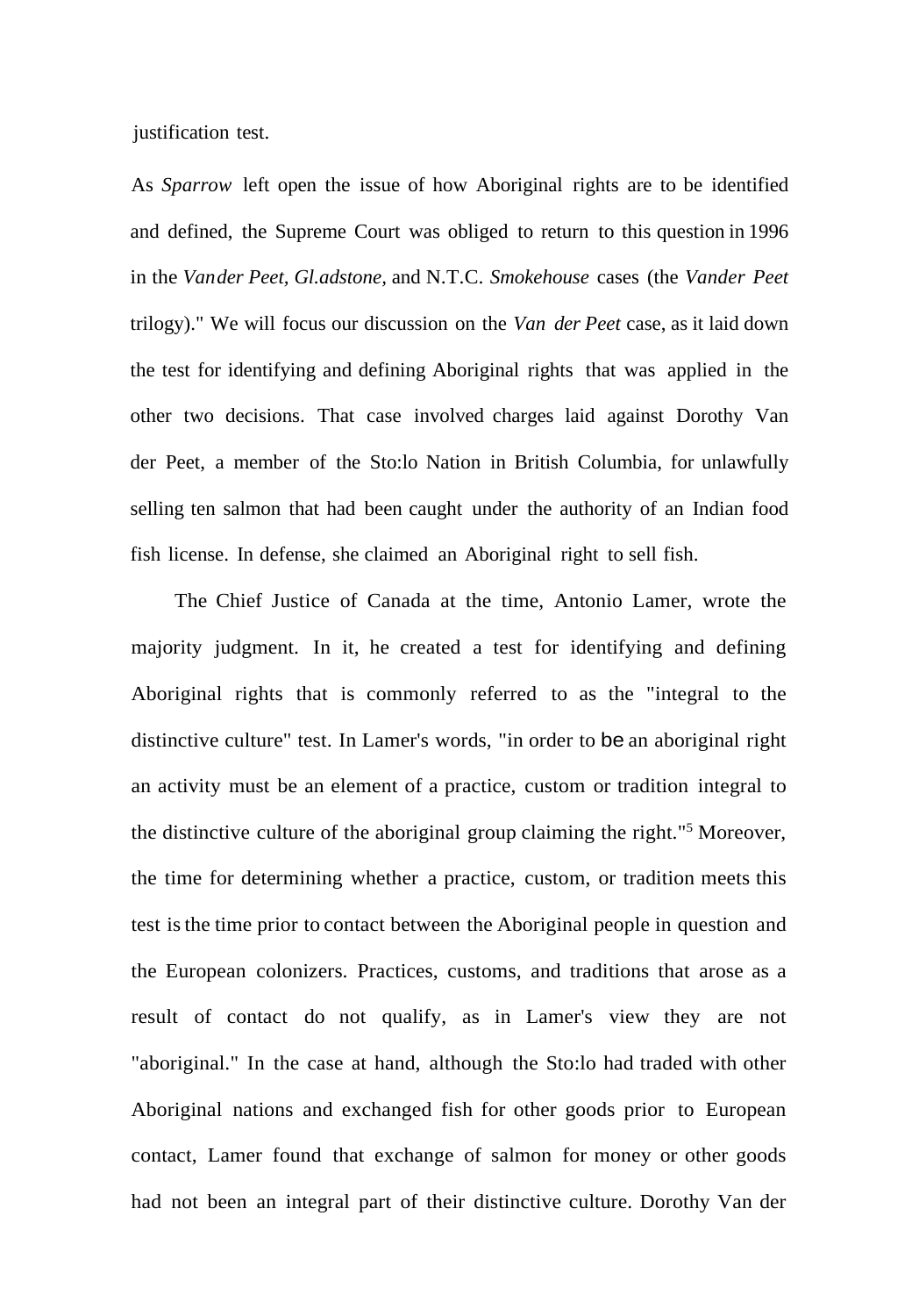Peet therefore did not have an Aboriginal right to sell salmon, even in small quantities, as exchange of salmon had not been a defining feature of precontact Sto:lo society. Instead, it was incidental to the more primary activity of fishing for food and ceremonial purposes, and so was not sufficiently integral to their distinctive culture to be protected as an Aboriginal right.

Lamer's narrow, time-orientated approach to the identification and definition of Aboriginal rights has been severely criticized. The two women on the Supreme Court at the time, Justices McLachlin and L'Heureux-Dube, both wrote strong dissenting judgments. While accepting Lamer's statement of the appropriate test quoted above, McLachlin disagreed with the meaning he attached to "integral." For her, a practice is integral to an Aboriginal culture if it "is part of the unity of practices which together make up that culture. This suggests a very broad definition: anything which can be said to be part of the aboriginal culture would qualify as an aboriginal right protected by the Constitution Act, 1982."<sup>6</sup> She also thought that Lamer's approach was too categorical, leading to an all-or-nothing result, and incorporated indeterminate subjective elements in identifying what is distinctive and central to a culture. She preferred an "empirical historic approach" that would allow judges to identify Aboriginal rights by asking: "ls this *like* the sort of thing which the law has recognized [as an Aboriginal right] in the past ?"<sup>7</sup> Her goals seem to have been to avoid rigidity, and to ensure that Aboriginal peoples, in keeping with their traditions and cultures, continue to have access to the resources necessary to sustain their distinctive societies. In keeping with these goals, she also rejected Lamer's pre-contact time frame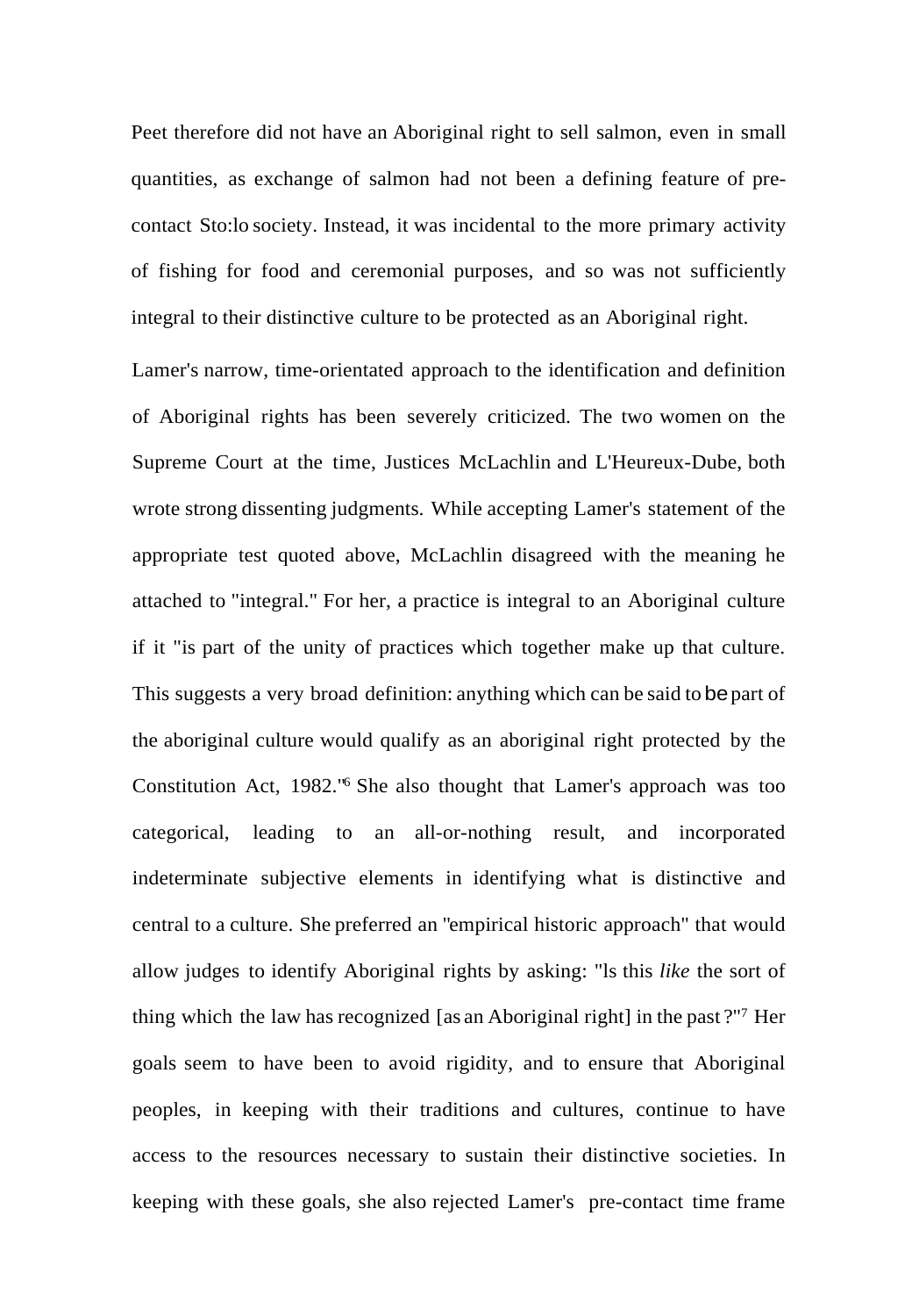for identifying Aboriginal rights, suggesting instead that they should be based on traditional Aboriginal laws and customswhose roots, while historical, need not be traced to pre-contact times.

Justice L'Heureux-Dube was even more forceful in her dissent in Van *der Peet.* She characterized Chief Justice Lamer's precontact requirement as a "frozen right" approach that is inconsistent with Aboriginal perspectives, arbitrary, and unfair because it places an overly onerous burden of proof on the Aboriginal peoples. She preferred a "dynamic right" approach that would allow for the evolution of Aboriginal rights over time so they would "maintain contemporary relevance in relation to the needs of the natives as their practices, traditions and customs change and evolve with the overall society in which they live.<sup>18</sup> As long as a practice, custom, or tradition was sufficiently fundamental to the Aboriginal culture in question *''for a substantial continuous period of* time"-which she suggested could range from twenty to fifty years-it would qualify for protection as an Aboriginal right.<sup>9</sup> L'Heureux-Dube also criticized Lamer's narrow approach to the definition of Aboriginal rights. Instead of focusing on particular Aboriginal practices, traditions, and customs, as he did, she favored a generic approach that would define Aboriginal rights in a more general and abstract way. She wrote: "the aboriginal practices, traditions arid customs which form the core of the lives of native people and which provide them with a way and means of living as an organized society will fall within the scope of the constitutional protection under s.35(1)."<sup>10</sup> Moreover, she viewed section 35(1) more broadly as protecting the distinctive cultures of the Aboriginal peoples rather than particular activities that are "manifestations" of those cultures: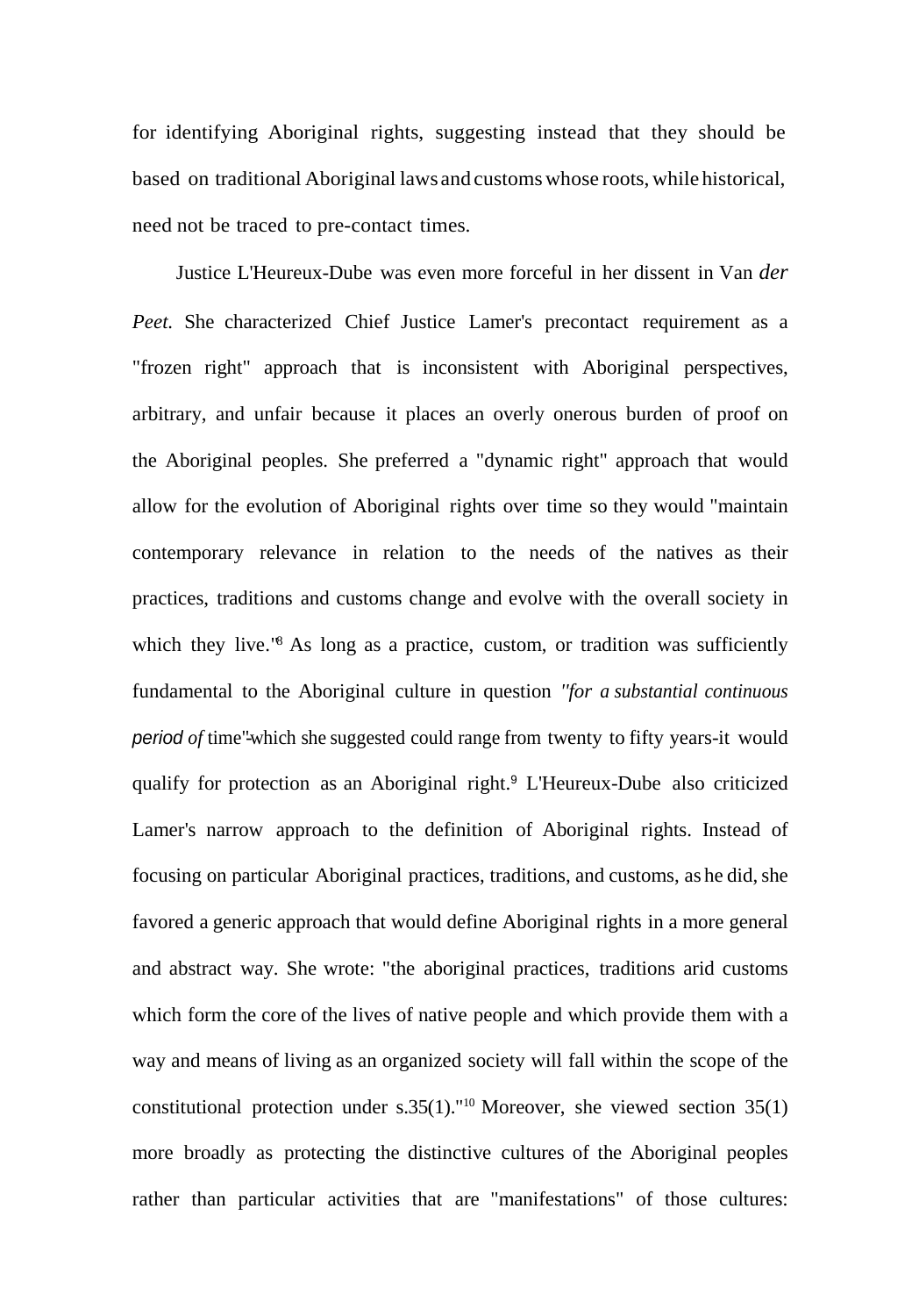"Simply put, the emphasis would be on the *significance* of these activities to natives rather than on the activities themselves." <sup>11</sup>

It was unclear from the Van *der Peet* decision whether Lamer's "integral to the distinctive culture" test would be applied to Aboriginal title to land. Commentators feared that it would, as the ChiefJustice had written in his majority judgment that "aboriginal title is the aspect of aboriginal rights related specifically to aboriginal claims to land."<sup>12</sup> Six weeks later, in the *Adams* and Core decisions from Quebec, he elaborated on this connection between Aboriginal title and other Aboriginal rights by holding that Aboriginal rights, such as the fishing rights at issue in those cases, can exist independently of Aboriginal title. <sup>13</sup> While those rights may be site-specific, they do not require the occupation and degree of use of land that is necessary to establish a claim to Aboriginal title.

The *Adams* and *Cote* decisions are significant for another reason as well. In both cases, Quebec argued that Aboriginal title to land could not exist in the province because the French law that had been in place before the conquest of New France by Britain in 1759-60 did not recognize Aboriginal land rights. Chief Justice Lamer refused to accept this argument. Even if the province's interpretation of precoriquest French law was correct (which Lamer found to be a matter of some doubt), he was unwilling to make the existence of Aboriginal title in various parts of Canada dependent upon which European power-France or Britain-happened to colonize an area first. If Quebec's argument were adopted, he said, it "would create an awkward patchwork of constitutional protection for aboriginal rights across the nation, depending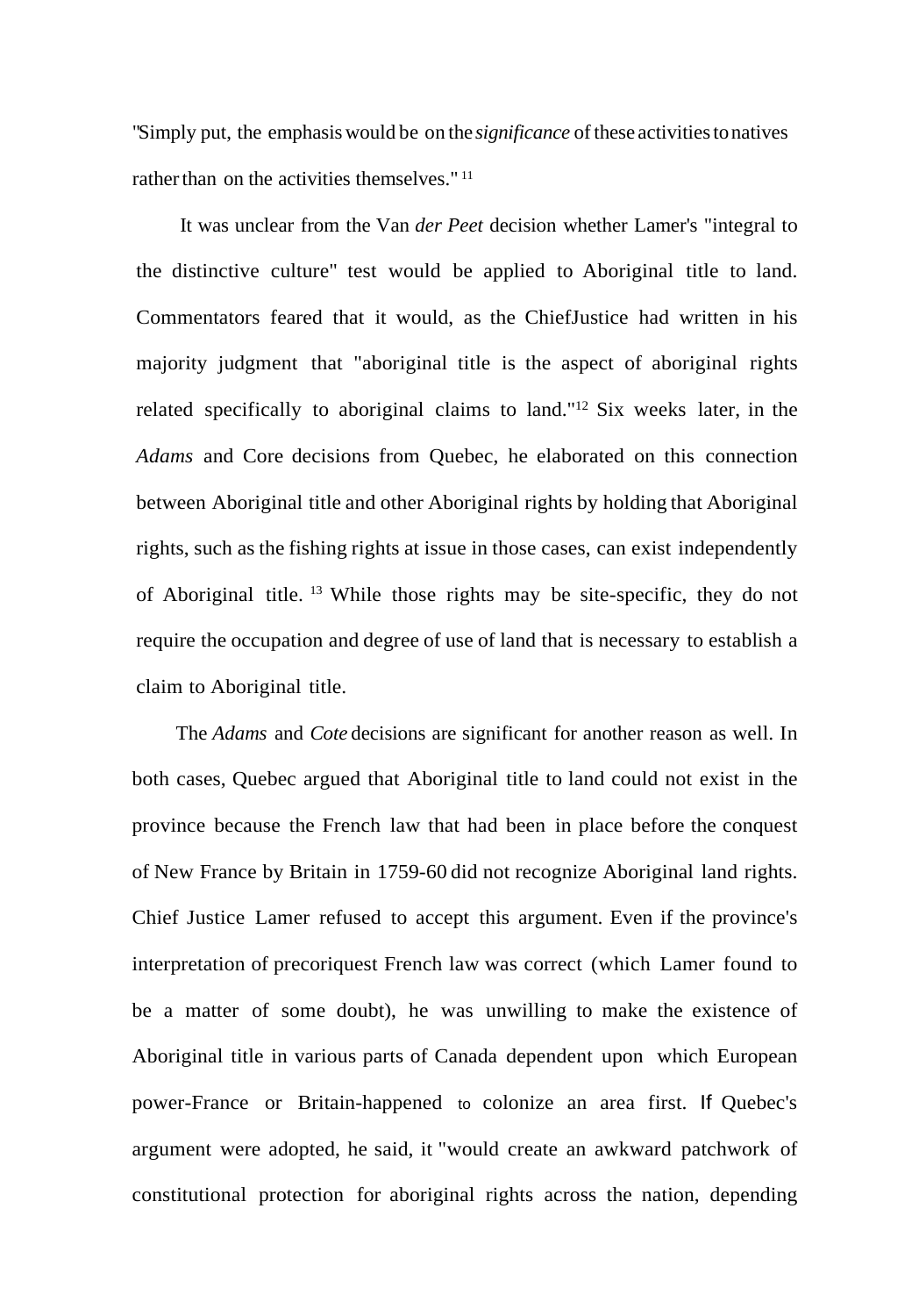upon the historical idiosyncracies of colonization over particular regions of the country." <sup>14</sup> He also found that it would risk "undermining the very purpose of section 35( 1) by perpetuating the historical injustice suffered by aboriginal peoples at the hands of colonizers who failed to respect the distinctive cultures of preexisting Aboriginal societies."<sup>15</sup> In this important respect, *Adams* and Core affirmed an earlier Supreme Court decision that the law of Aboriginal title is part of the*federal* common lawthat appliesthroughout thecountry.<sup>16</sup>

While the *Adams* and *Cote* decisions indicated that the Supreme Court saw important distinctions between Aboriginal title and other Aboriginal rights, the relevance of the *Vander Peet* approach to Aboriginal title remained uncertain. It was not at all clear whether the Court would apply the integral to the distinctive culture test in defining Aboriginal title. Resolution of this important issue had to await the *Delgamuukw* decision, handed down in December of 1997.

## Defining and Proving Aboriginal Title to Land

The significance of Aboriginal title in Canada cannot be overestimated. Unlike in the United States, where most Indian lands were acquired by conquest or treaty during the course of colonization and westward expansion, in Canada conquest of the Aboriginal nations did not occur, and treaties involving land were limited for the most part to Ontario, the Prairie provinces, part of the Northwest Territories, and smaller portions of British Columbia. As a result, when Aboriginal title to land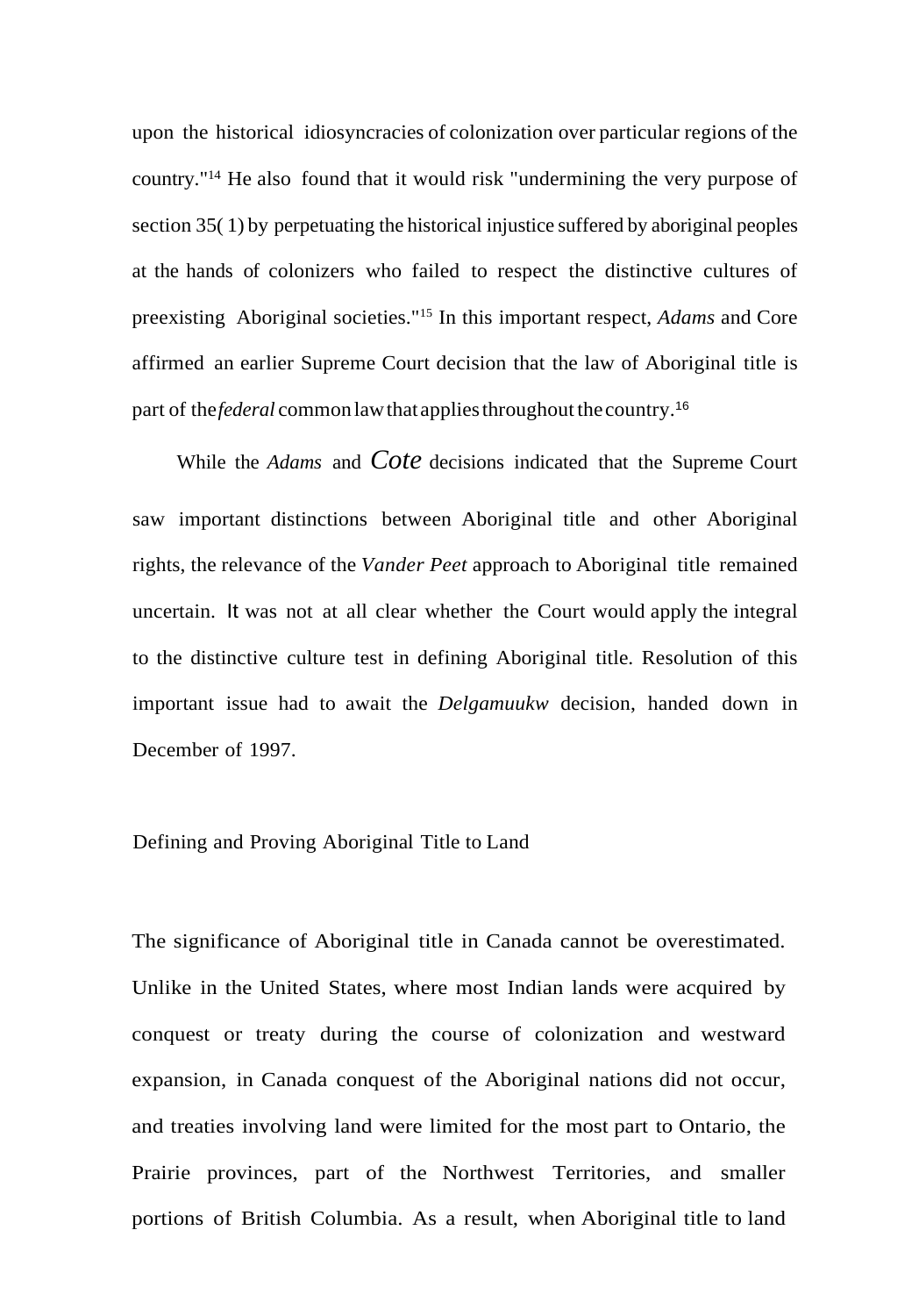was accepted as a legal right by the Supreme Court in the *Calder* case in 1973, over half the country was still subject to Aboriginal title claims. <sup>17</sup> Since then, some of these claims have been dealt with by modern land, claims agreements, most recently by the Nunavut, Yukon, and Nisga'a agreements. But large areas-particularly in the Atlantic Provinces, Quebec, and British Columbia remain subject to these claims. In those areas in particular, Aboriginal title has very significant implications for land ownership and resource development.

The issue of the content of Aboriginal title came squarely before the Supreme Court in the *Delgamuukw* case.<sup>18</sup> That case involved claims by the Gitksan (also spelled Gitsan) and Wet'suwet'en nations in north, western British Columbia to ownership and jurisdiction over their traditional territories, an area almost as large as New Brunswick. The trial was the longest and most complex in Canadian history: it involved seventy, six witnesses, fifty three affidavits, and 9,200 documents, and took 374 days of court time. In a four hundred page judgment, Chief J ustice McEachem of the British Columbia Supreme Court dismissed the claims, but that decision was appealed up to the Supreme Court of Canada, which reversed the judgment and ordered a new trial, in part because McEachem had not dealt with the oral histories of the Gitksan and Wet'suwet'en in an appropriate way by according them the same kind of respect and weight that courts accord to written histories.

While not coming to any -Oecision on the merits of the case, the Supreme Court did lay down a number of principles to guide trial judges in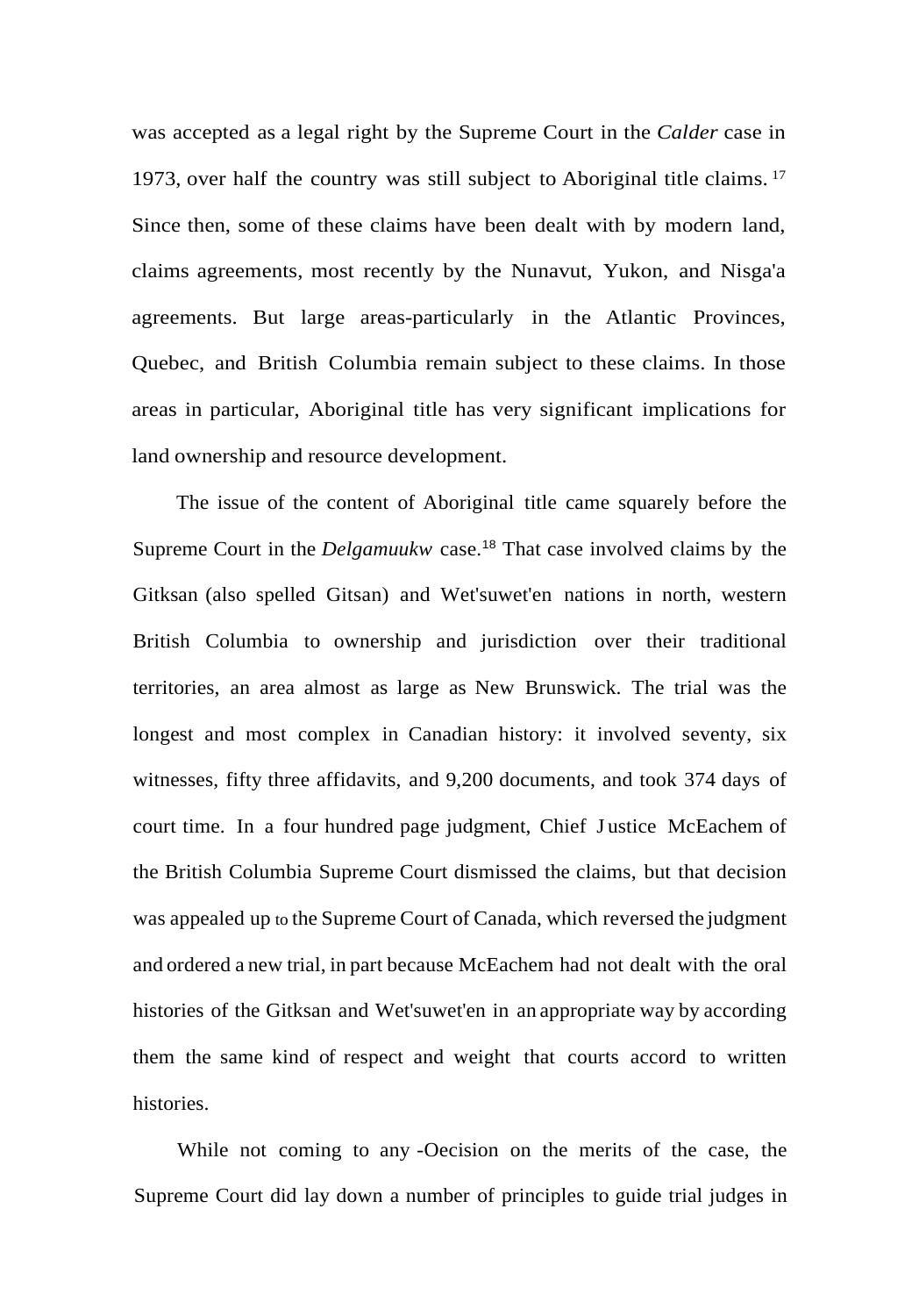Aboriginal title cases. In addition to providing more scope for the use of oral histories, the Court defined Aboriginal title, explained what is necessary to prove it, clarified the extent of federal authority over it, and addressed the issues of constitutional protection and infringement. Apart from the use of oral histories, we will discuss each of these matters in tum, paying particular attention to the Court's definition of Aboriginal title. Although the Court declined to deal with the claim to jurisdiction, which it characterized as a claim to self-government, we will nonetheless address this matter as well in the next section of this paper.

Prior to the *Delgamuukw* decision, there was disagreement over whether Aboriginal title is equivalent to ownership of land and thus includes natural resources such as timber and minerals, or is limited to the uses the particular Aboriginal nation made of the land in the past. Relying on the *Vander Peet* decision, the governments of Canada and British Columbia argued in *Delgamuukw* that Aboriginal title is limited to those past uses that meet the test of being "integral to the distinctive culture" of the claimants. The Gitksan and Wet'suwet'en, on the other hand, argued that Aboriginal title, although inalienable except by surrender to the Crown, is otherwise tantamount to fee simple ownership. Chief Justice Lamer, who wrote the principal judgment, did not accept either of these positions. In addition to being inalienable, he found that Aboriginal title differs from fee simple ownership in a number of significant respects. First, it has its source in occupation of land prior to assertion of sovereignty by the British Crown, whereas fee simple title arises afterwards. Secondly, Aboriginal title has an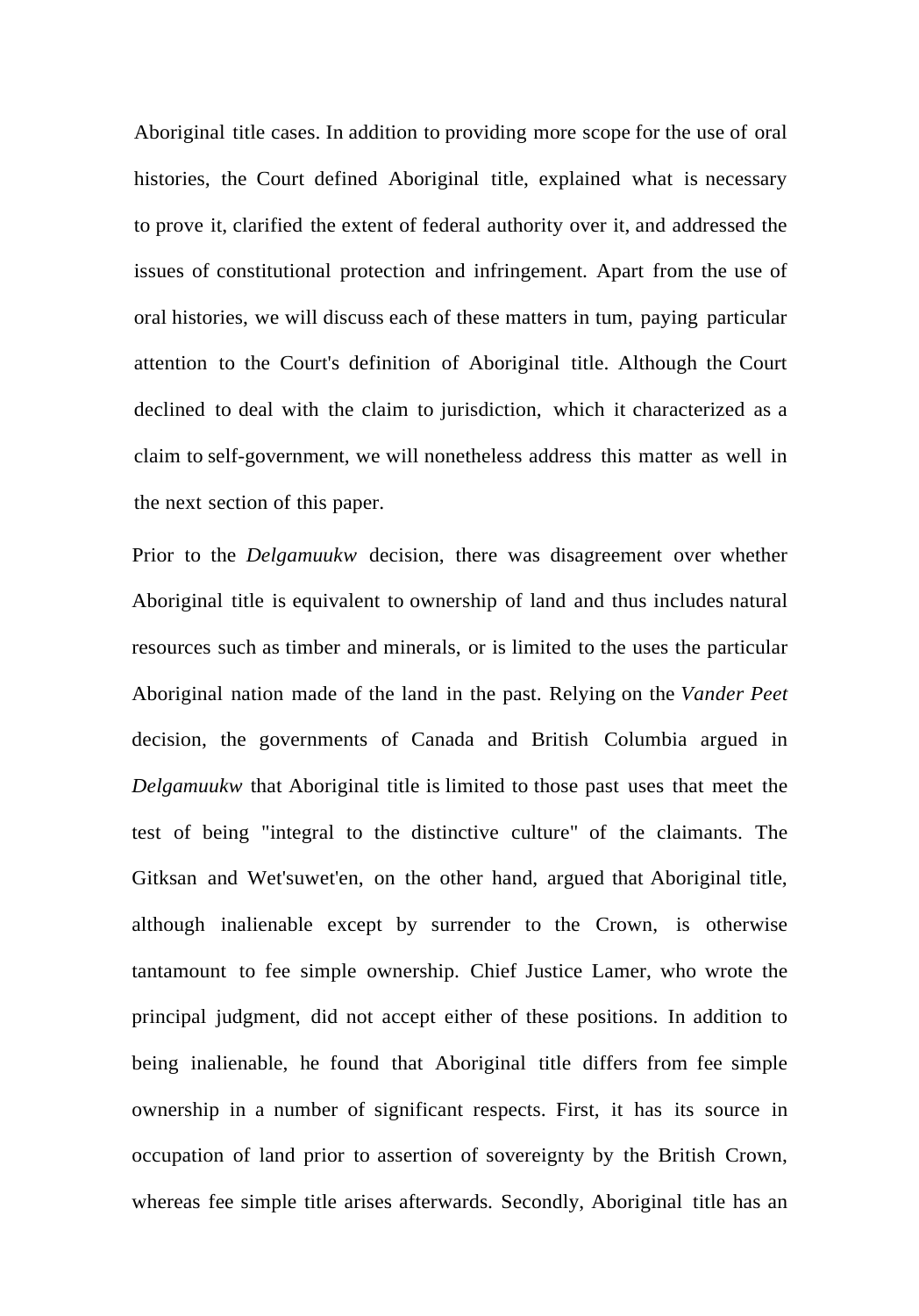inherent limit that prevents the land from being used in ways that are inconsistent with the attachment to the land that gave rise to it in the first place. Finally, Aboriginal title is a collective right that is held communally by all the members of an Aboriginal nation. Because of these distinctive features, Aboriginal title is unlike any other common law property·interest-it is*sui generis.*

Chief Justice Lamer nonetheless came down on the side of the Gitksan and Wet'suwet'en on the vital issue of natural resources. Despite Aboriginal title's special features, he said that it is "the right to the land itself," which "encompasses the right to exclusive use and occupation of the land held pursuant to that title for a variety of purposes, which need not be aspects of those aboriginal practices, customs and traditions which are integral to distinctive aboriginal cultures." <sup>19</sup> He went on to hold specifically that Aboriginal title includes minerals, oil, and gas, even though exploitation of those resources might not have been a traditional use of the land. So the *Vander Peet* test does not apply to restrict the uses Aboriginal peoples may make of their lands, though Lamer did say that the connection with the land upon which Aboriginal title is based has to be "of central significance to their distinctive culture".<sup>20</sup> He hastened to add, however, that this need not be an explicit element of the test for Aboriginal title, as occupation of land and maintenance of a substantial connection with it would be sufficient in and of themselves to show that an Aboriginal nation's relationship with the land was integral to its distinctive culture.

This brings us to the matter of proof of Aboriginal title. Lamer said that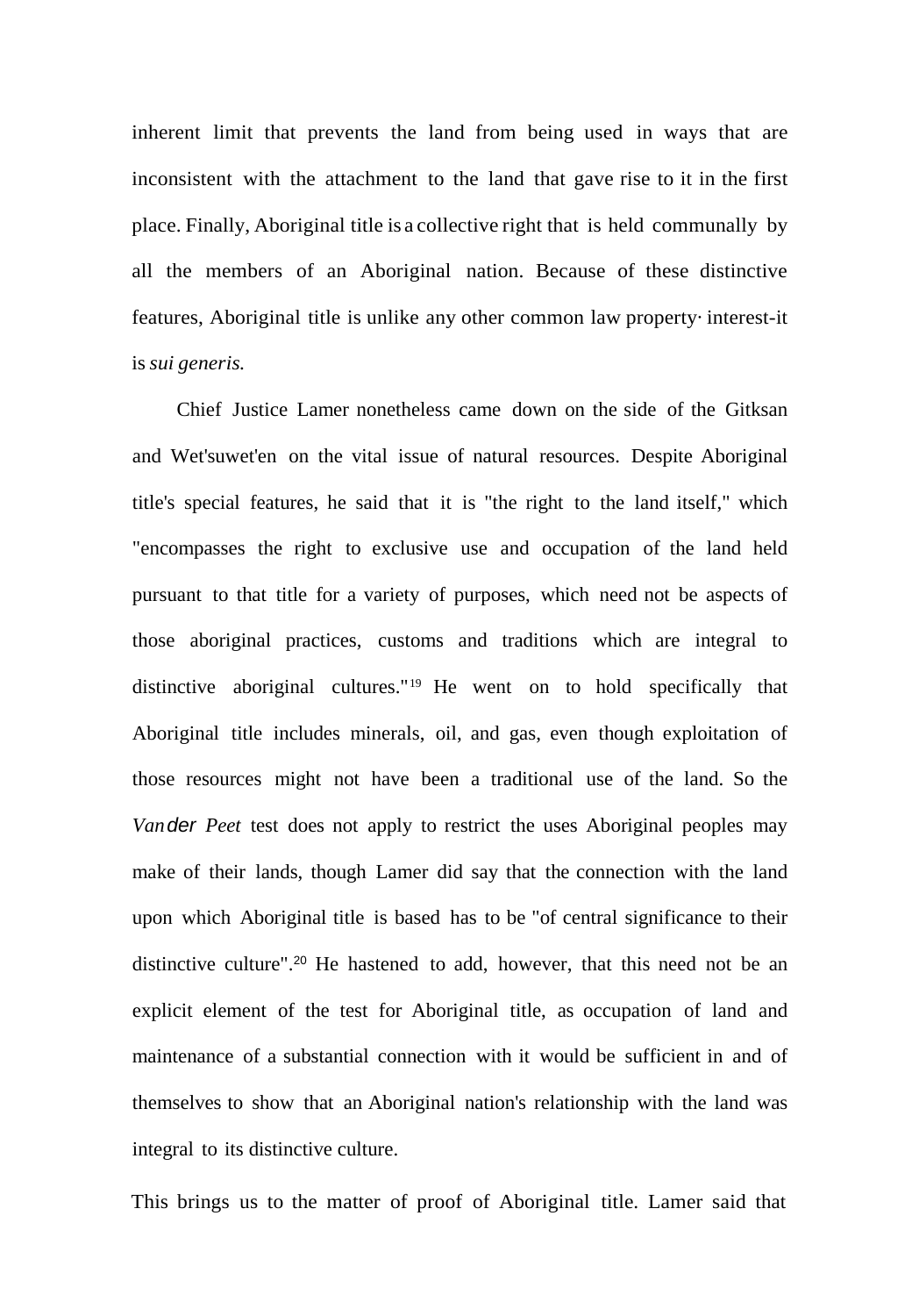Aboriginal title can be established by proof that the Aboriginal people in question were in exclusive occupation of the claimed lands at the time of Crown assertion of sovereignty. Exclusive occupation is required, he said, because the Aboriginal title it gives rise to is exclusive. However, he also envisaged joint Aboriginal title where two or more Aboriginal nations shared exclusive occupation. Lamer chose assertion of sovereignty rather than contact as the appropriate time for proving the requisite occupation because that is when Aboriginal title "arises out of prior occupation of land by the aboriginal peoples and out of the relationship between the common law and pre-existing systems of aboriginal law."<sup>21</sup> It is a burden on the underlying title to land that the Crown acquires along with sovereignty, and so cannot predate sovereignty. In this respect, he distinguished Aboriginal title from other Aboriginal rights, which as we have seen must have pre-contact origins, because Aboriginal title depends simply on occupation of land, and so "does not raise the problem of distinguishing between distinctive, integral aboriginal practices, customs and traditions and those influenced or introduced by European contact."<sup>22</sup> Also, he found the date of sovereignty to be more certain.

Though Lamer spoke of Crown "assertion" of sovereignty, he must have meant "acquisition," as that is when the Crown's underlying title to lands would vest. But it is unclear whether he intended to limit this to acquisition of sovereignty by the British Crown, or meant to include the French Crown as well. In parts of Eastern Canada, the difference between these two dates could be as much as 150 years, during which time considerable movement of Aboriginal populations, and hence changes in occupation of lands, took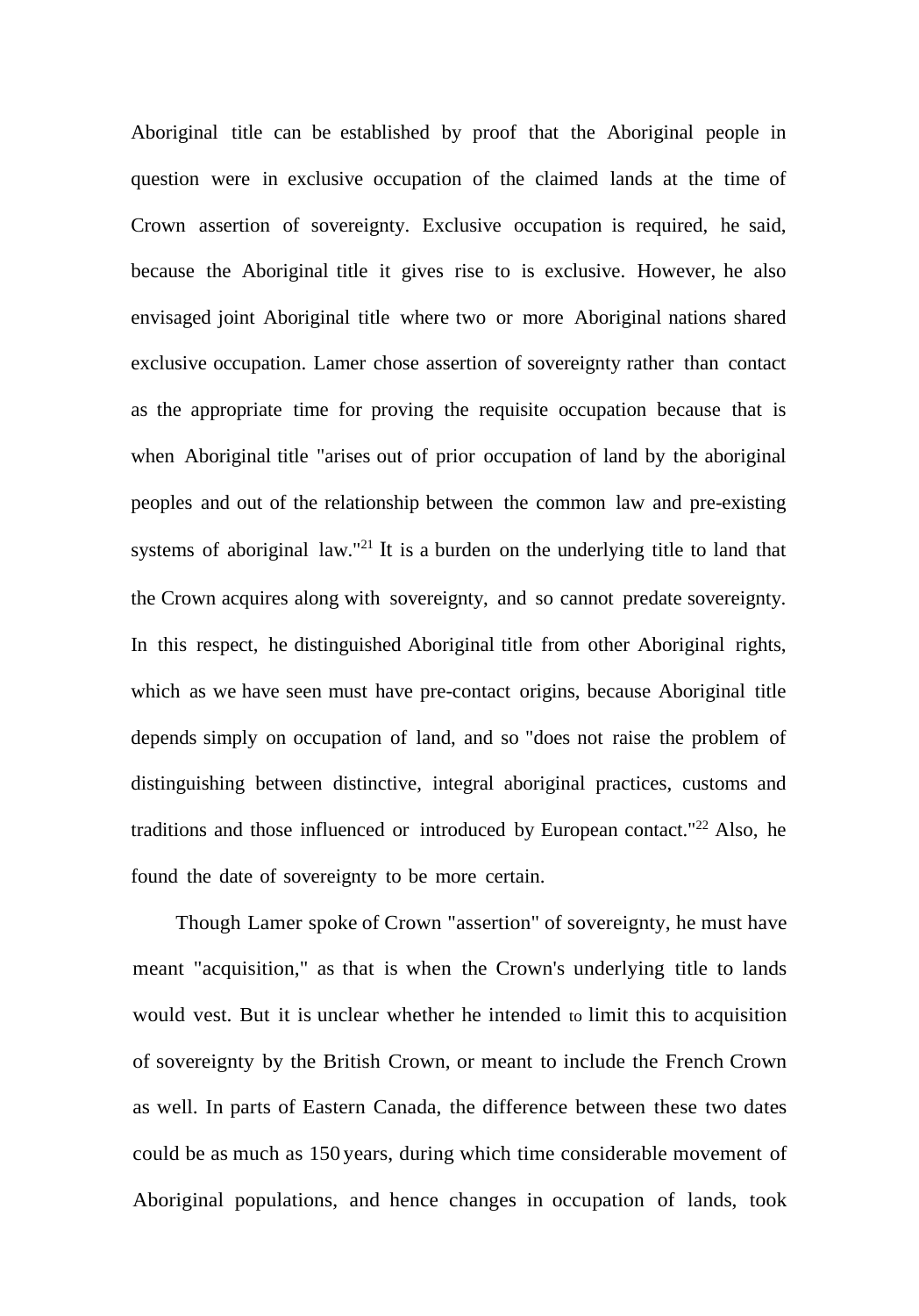place. Also, in many areas of Canada the date of acquisition of European sovereignty is at least as uncertain as the date of contact, as sovereignty involves" murky legal questions as well as factual ones. Even more fundamentally, it might be asked why the onus is on Aboriginal peoples to prove their own title as against the European colonizers when we all know that they were here occupying lands when the newcomers arrived.

In addition to defining Aboriginal title and explaining how it can be proven, in *Delgamuukw* Chief Justice Lamer resolved an important issue concerning the division of powers between the federal and provincial governments. Under Canada's original 1867 Constitution, the federal government was given exclusive jurisdiction over "Indians, and Lands reserved for the lndians."<sup>23</sup> However, it was unclear whether "Lands reserved" included Aboriginal title lands, or were limited to lands expressly reserved under the Royal Proclamation of 1763, treaties, or statutes such as the Indian Act. In *Delgamuukw* Lamer clarified this by deciding that Aboriginal title lands are indeed encompassed by the words "Lands reserved for the Indians." But he went even further by ruling that all Aboriginal rights, including Aboriginal title, are within the very core of this federal jurisdiction, which means that they are insulated from provincial laws by the constitutional doctrine of interjurisdictional immunity.*<sup>24</sup>* As a result, Lamer held that ever since Confederation the provinces have lacked the authority to extinguish Aboriginal title.

We have seen that Lamer described Aboriginal title as "the right to the land itself ' and "the right to exclusive use and occupation." <sup>25</sup> These descriptive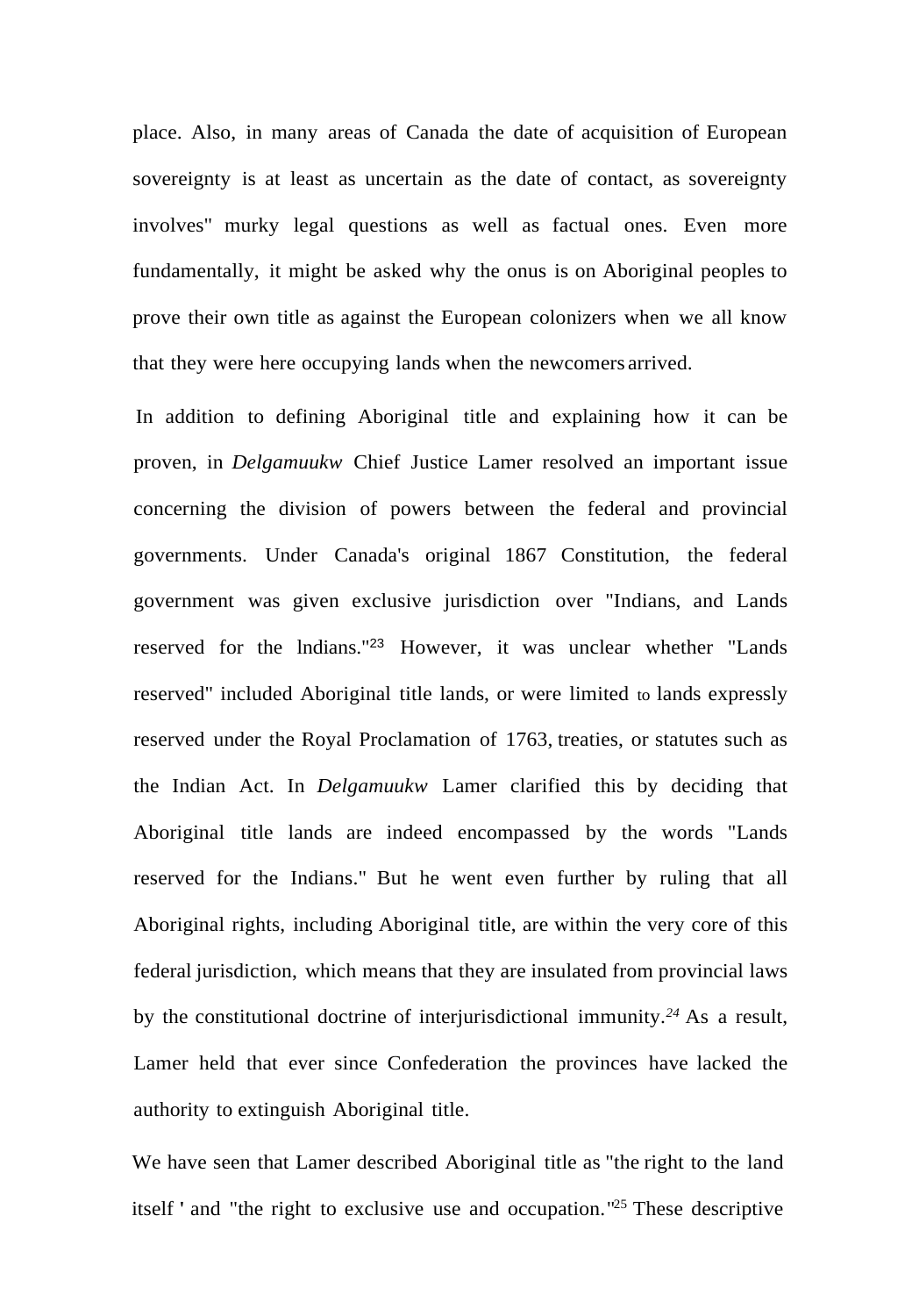phrases clearly reveal that, despite its *sui generis* features, Aboriginal title is proprietary in nature. Ittherefore should be entitled to all the protection that English law, going back at least to Magna Carta in 1215, has traditionally accorded to property rights. Moreover, unlike other property rights in Canada, Aboriginal title is also constitutionally protected as an Aboriginal right by section 35( 1) of the Constitution Act, 1982. But despite these protections, when Lamer addressed the issue of infringement of Aboriginal title in *Delgamuukw* he reached the startling conclusion that Aboriginal title may be justifiably infringed for a variety of purposes, including "the development of agriculture, forestry, mining, and hydroelectric power, the general economic development of the interior of British Columbia, protection of the environment or endangered species, the building of infrastructure and the settlement of foreign populations to support those aims." <sup>26</sup> Most of these purposes fall within provincial jurisdiction, against which exclusive federal jurisdiction and the doctrine of interjurisdictional immunity, as we have seen, should protect Aboriginal title from infringement. But there is an even more fundamental reason to be disturbed by Lamer's list of justifiable purposes. The development of agriculture, forestry, and mining, for example, require not just government regulation of Aboriginal title lands, but a taking of those lands (or at least of the resources on or under them). As this looks more like expropriation than infringement, one is left wondering how this kind of treatment of the constitutional rights of the Aboriginal peoples can be justified, especially if the governments doing the taking (the provinces) have no jurisdiction over Aboriginal title. Moreover, as the Chief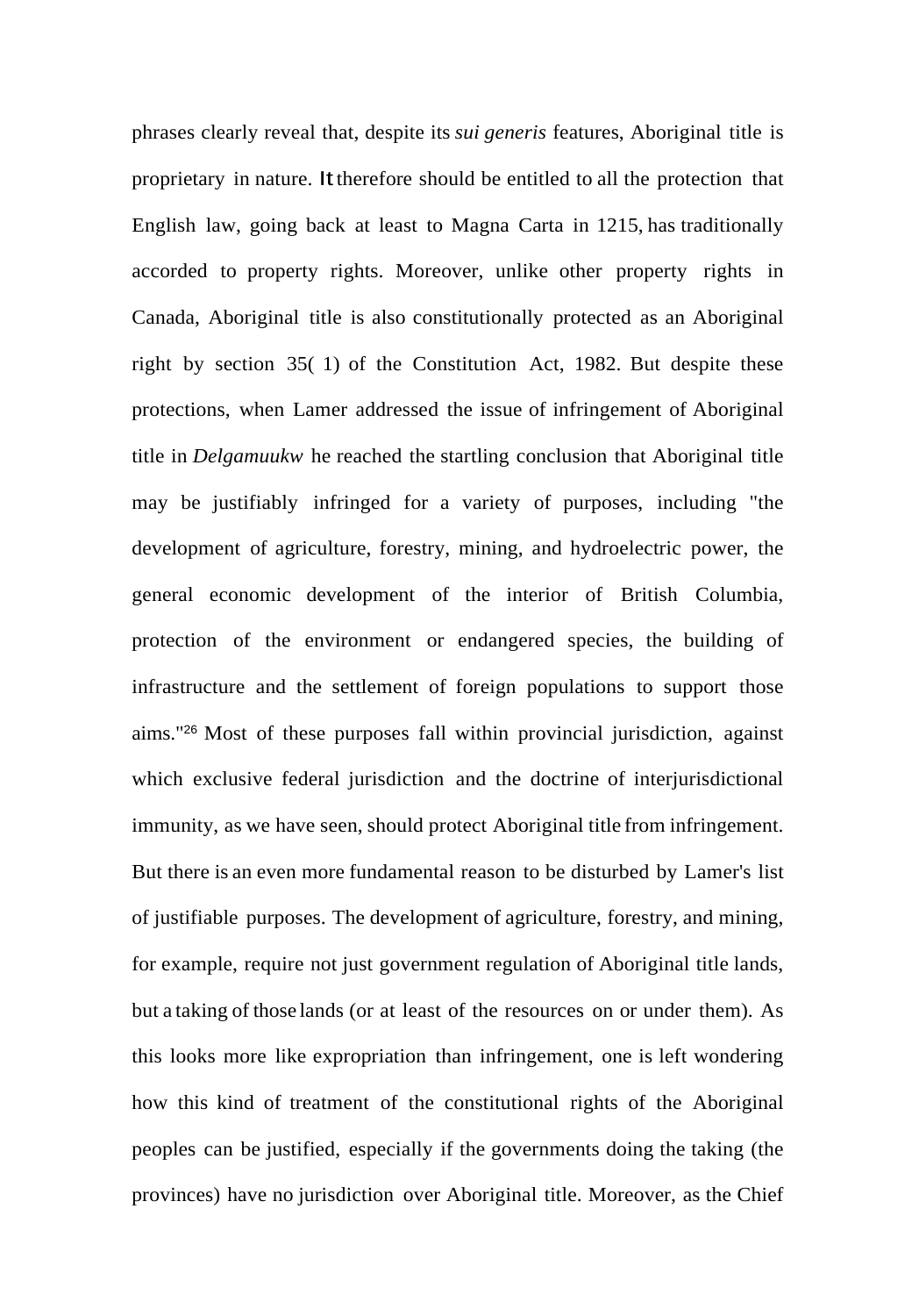Justice probably did not have in mind publicly owned farms, forestry operations, and mines in this context, he must have envisaged the taking of Aboriginal lands for private as well as public purposes. Government taking of constitutionally protected property rights for the benefit of private interests is a violation of fundamental principles.

Lamer nonetheless tempered this governmental power over Aboriginal title lands by holding that consultation with the Aboriginal peoples affected has to take place before their rights are infringed. The degree of consultation depends on the extent of the infringement, and can amount to a need for outright consent where the infringement is especially serious. Also, as he said the government will ordinarily have to pay fair compensation, infringement is not cost free. As the compensation payable may outweigh the value of the infringement to the government, this last requirement might act as an effective practical impediment to widespread government interference with Aboriginal title.

In addition to Aboriginal title, the *Delgamuukw* case involved a claim by the Gitksan and Wet'suwet'en to jurisdiction, or a right of self-government, over their territories. As mentioned above, Chief J ustice Lamer declined to deal with this issue. He said: "The errors of fact made by the trial judge, and the resultant need for a new trial, make it impossible for this Court to determine whether the claim to self-government has been made out. Moreover, this is not the right case for the Court to lay down the legal principles to guide further litigation."<sup>27</sup> However, in my view a right of selfgovernment is nonetheless implicit in the *Delgamuukw* decision. The next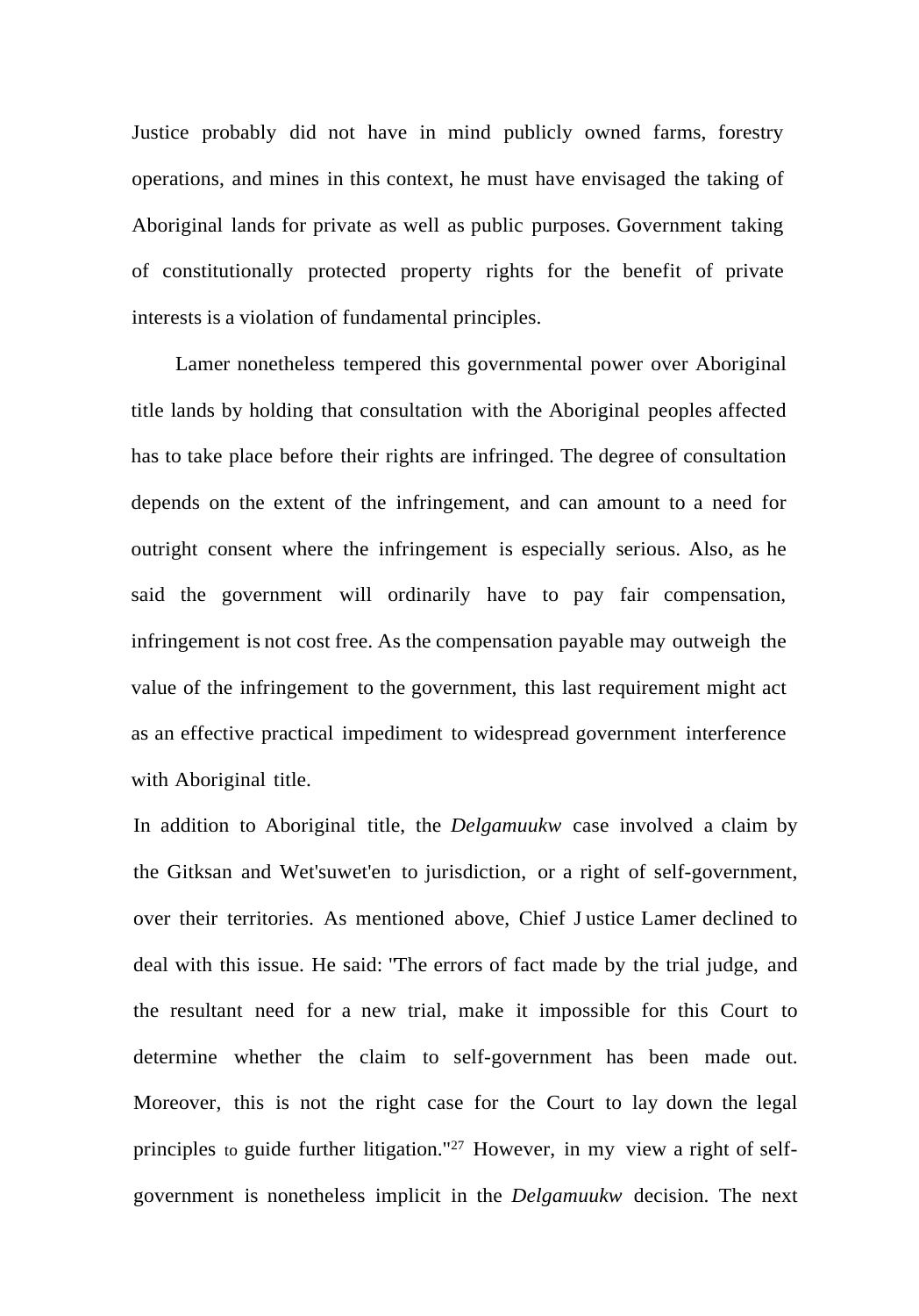section of this paper will examine this issue.

#### An Aboriginal Right of Self-Government

So far the Supreme Court has dealt directly with a self-government claim only once, in the *Pamajewon* decision.<sup>28</sup> That case involved a claim by the Shawanaga and Eagle Lake First Nations in Ontario that they have a right of self-government over their reserves that includes the right to regulate highstakes gambling. Delivering the principal judgment, Chief J ustice Lamer assumed, without deciding, that the Aboriginal rights protected by section 3*5*( 1) of the Constitution Act, 1982 include a right of self-government, but held that the Shawanaga and Eagle Lake First Nations had not established an Aboriginal right to engage in or regulate gambling. Applying the Van *der Peet* integral to the distinctive culture test, he found that, although the Ojibwa ancestors of these First Nations had gambled, that activity was not of central significance to their societies. Moreover, there was no evidence that they had regulated gambling. So their claim to self-government failed on the facts. The *Pamajewon* decision nonetheless left the door open for Aboriginal peoples to prove a right of self-government over activities that were integral to their distinctive cultures, if they could also establish that they had regulated those activities prior to European contact.

The *Pamajewon* decision has been criticized for, among other things, taking a narrow, fragmented approach to Aboriginal self-government. The Chief Justice refused to characterize the claim as being to "a broad right to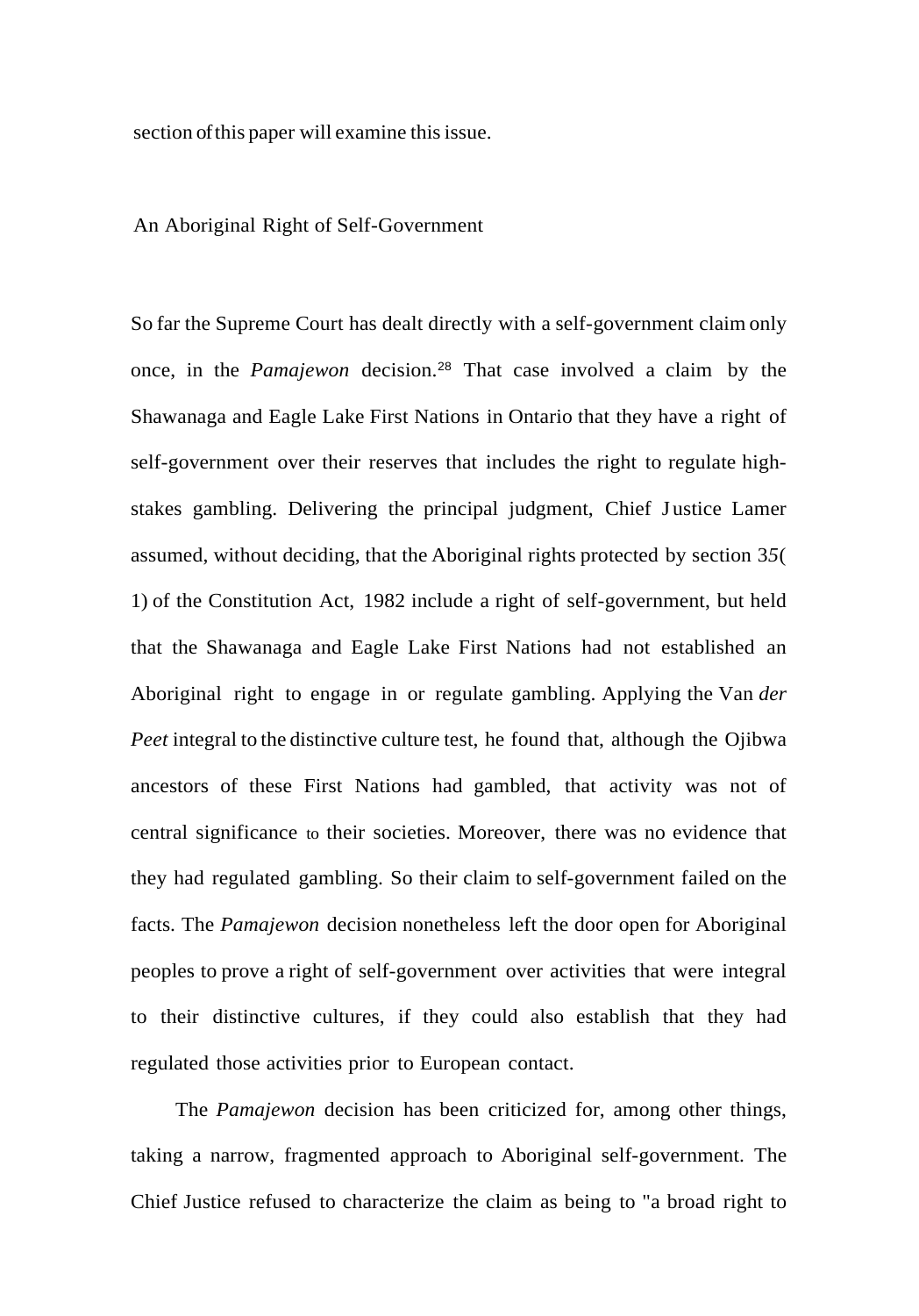manage the use of their reserve lands," as the Shawanaga and Eagle Lake First Nations wanted the Court to do.<sup>29</sup> That, Lamer said, would "cast the Court's" inquiry at a level of excessive generality."<sup>30</sup> He demanded greater specificity, thereby obliging Aboriginal peoples to prove their right of self-government on a piecemeal basis, activity by activity. Any possibility of establishing a broad right of self-government over their lands and peoples appeared to have been foreclosed by this decision.

Sixteen months later, the Supreme Court decided *Delgamuukw.* As we have seen, it declined to deal with self-government then. But Chief J ustice Lamer did make a very significant statement that has been taken to imply a right of self-government over Aboriginal title lands. After observing that Aboriginal title is held communally as "a collective right to land held by all members of an aboriginal nation," he said this: "Decisions with respect to that land are also made by that community."<sup>31</sup> Now it is difficult to imagine how a community can make decisions about their land without some form of political organization that provides the means for collective decision-making. The communal nature of Aboriginal title, in and of itself, therefore seems to necessitate selfgovernment. <sup>32</sup> Moreover, as other Aboriginal rights, such as hunting and fishing rights, are generally just as communal as Aboriginal title, the same analysis should apply to them as well. So instead of attempting to prove a right of self-government directly, Aboriginal peoples may have more success establishing other Aboriginal rights first, and then asserting that a right of self-government is entailed by the communal nature of those rights.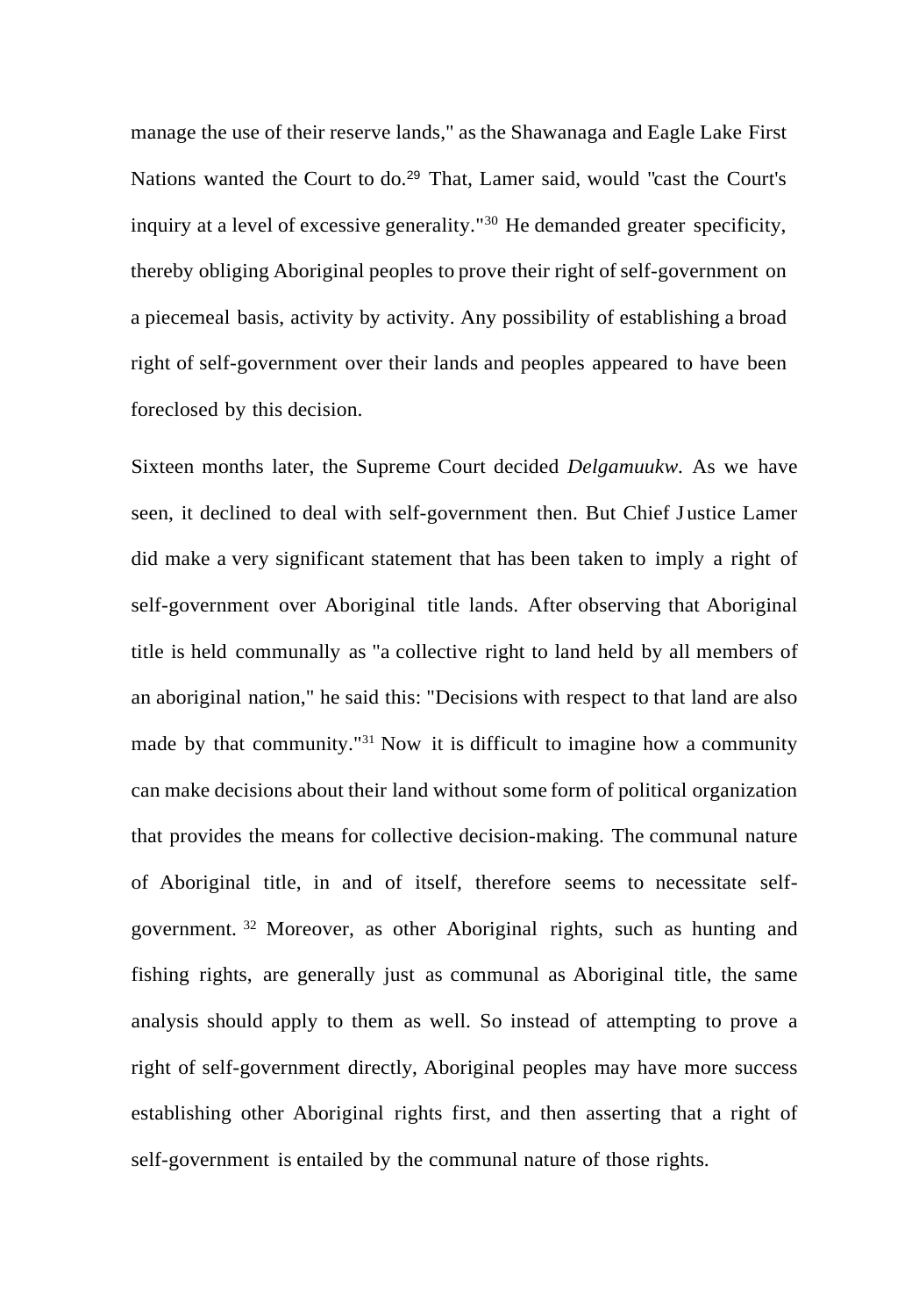### **Conclusions**

The beginning of the twenty-first century shows a lot of promise for the Aboriginal peoples of Canada. Advances made by them in the political arena, starting with the entrenchment of their Aboriginal and treaty rights in the Constitution in 1982, have been matched by some solid victories in Canada's highest court. In what is undoubtedly its most signifi- cant Aboriginal-rights decision to date, the Supreme Court in *Delgamuukw* finally recognized that Aboriginal title to land includes a right to exclusive use and occupation that encompasses natural resources. Given the extent of unsettled Aboriginal title claims, especially in the Atlantic Provinces, Quebec, and British Columbia, the economic and political implications of this ruling are enormous. The issue of Aboriginal self-government has also been simmering ever since the constitutional conferences of the 1980s, but outside of agreements such asthose reached with the Inuit of Nunavut and the Nisga'a in British Columbia, it remains unresolved. Given, however, that a right of self-government probably underlies every other Aboriginal right, acknowledgement of its existence by the Supreme Court cannot be far off.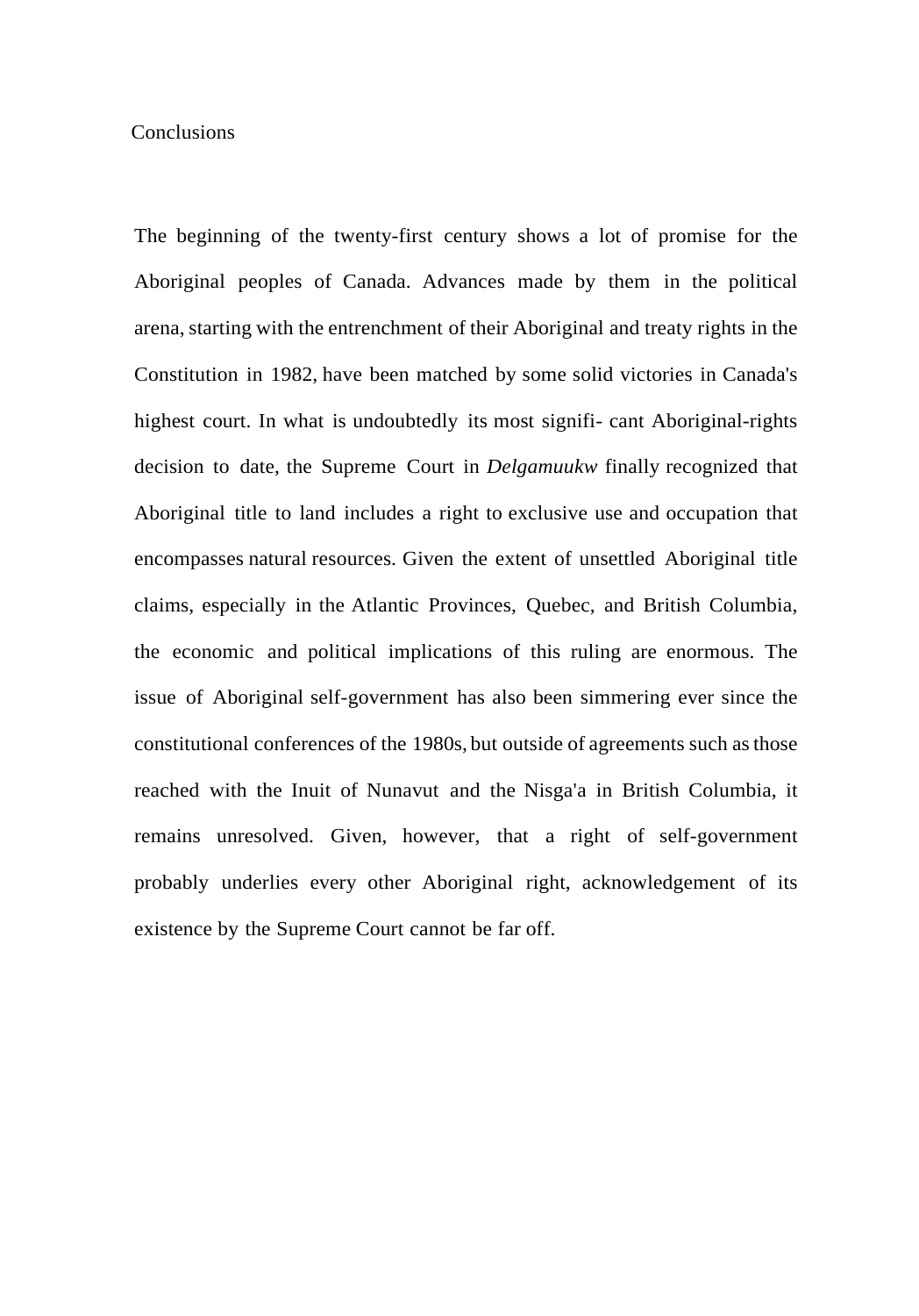### **NOTES**

1.Note that, in principle if not in practice, the constitutional protection provided by section 35( 1)makes Aboriginal rights inCanada more secure than Indian rights in the United States, as the latter are not constitutionally protected and so are subject to the plenary power ofCongress.

2. See Kent McNeil, "The Decolonization of Canada: Moving Toward Recogni- tion of Aboriginal Governments," *WesternLegal History* 7 (1994): 113-141.

3. R. *v. Sparrow,* [1990] l S.C.R. 1075.

4. R. *v. Vander Peet,* [1996] 2 S.C.R. 507;R. *v. Gladstone,*[1996] 2 S.C.R. 723; R. *v.*N.T.C. *Smokehouse Ltd.,* [1996] 2 S.C.R. 672.

5. R. *v. Van der Peet,* supra note 4, para. 46.

6. Ibid., para. 256.

7. Ibid., para. 261 (emphasis in original).

8. Ibid., para. 172.

9. Ibid., para. 175 (emphasis in original).

10. Ibid., para. 161.

11. hid., para. 157 (emphasis in original).

12. Ibid., para. 33.

13.R. *v.Adams,* (1996] 3 S.C.R. 101;R. *v.*Cote, (1996] 3 S.C.R. 139.

14. *R. v. C6te,*supra note 13, para. 53.

15. Ibid.

16. *Roberts v.Canada,*[1989] l S.C.R. 322.

17.*Calder v. Attorney-General of British Columbia,* (1973) S.C.R. 313.

18. *Delgamuukw* t1. *British Columbia,* [1997) 3 S.C.R. 1010.

19. hid., para. 117, 140.

20. !hid., para. 150, quoting from R. *v. Adams,* supra note 13, para. 26.

21. *Delgamuukw* ti.*BritishColumbia,*supra note 18,para. 145.

22. Ibid.

23. Constitution Act, 1867, 30 & 31 Viet. (U.K.), c.3, s.91(24).

24. Where it applies, this llnctrine excludes the possibility of concurrent provin- cial jurisdiction. So where Aboriginal rights are concerned, it should prevent provincial laws of general application from affecting those rights.

25. See text accompanying note 19,supra.